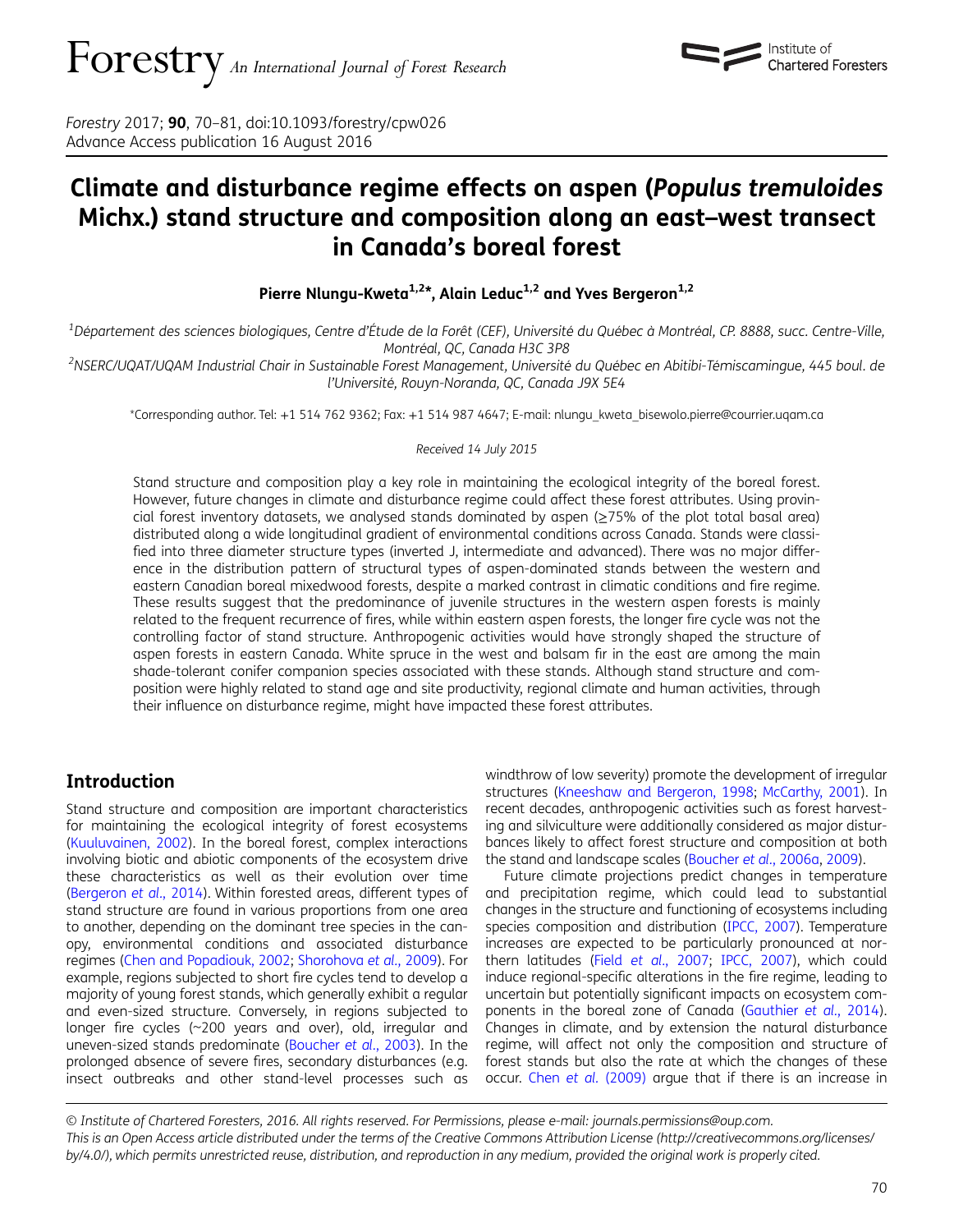fire occurrence due to climate change, the boreal landscape will become dominated by early successional stands mostly composed of hardwoods and mixtures of hardwoods and conifers. The mixed species stands are arguably more structurally diverse than their single species counterparts, due notably to inherent differences in growth rates among tree species (Varga et al.[, 2005\)](#page-11-0). A better understanding of factors affecting forest characteristics and the relative importance of different spatial patterns of these characteristics across boreal regions offer promising perspectives for implementing a sustainable management approach to preserve the ecological integrity of forest ecosystems.

This study focuses on stands dominated by aspen (Populus tremuloides Michx.) and aims to (1) characterize the structure and composition of these stands and to estimate how their abundance changes along an East–West transect across the Canadian boreal forest and (2) analyse the variability observed in these stands along this transect, based on eco-environmental factors. Aspen is the most abundant deciduous tree species in North America ([Perala, 1990](#page-11-0)) and has a transcontinental distribution in Canada, where its ecological and economic contribution has increased in recent decades ([Peterson and Peterson,](#page-11-0) [1992](#page-11-0)). This pioneer species is relatively short-lived, reaching the age of senescence ~100 years [\(Cumming](#page-10-0) et al., 2000). During the process of senescence of the first cohort, a second cohort of aspen as well as coniferous species can grow and emerge in the canopy to form a mixed stand [\(Chen and Popadiouk, 2002](#page-10-0)), depending upon the rate at which the aspen stand is invaded by coniferous species ([Bergeron, 2000\)](#page-10-0).

The analysis of vegetation dominated by the same canopy species across a wide and continuous forest ecosystem would help to better understand the response of this vegetation in a changing environment. So, the pan-Canadian scope of this study on aspen is quite exceptional in North America. There are large regional variations in climatic factors and fire regime among and within the Canadian regions (Stocks et al.[, 2002;](#page-11-0) [Bergeron](#page-10-0) et al.[, 2004](#page-10-0); [Boulanger](#page-10-0) et al., 2012). In most boreal regions of eastern Canada, the fire interval often exceeds the longevity of tree species ([Kneeshaw and Gauthier, 2003](#page-11-0)). In contrast, the shorter fire cycles in the western boreal forest result in a forest matrix dominated by young post-fire stands with patches of older forests dispersed throughout [\(Johnson, 1996\)](#page-11-0). Based on the regional differences outlined above, we hypothesize that (1) young, even-sized aspen-dominated stands will be more frequent in western Canada, whereas old, uneven-sized aspendominated stands will be more frequent in eastern Canada and (2) pure aspen stands will be more abundant in western Canada due to shorter fire cycles that would limit changes in canopy composition. Conversely, longer fire cycles in eastern Canada would tend to increase the proportion of aspen stands with an understorey of shade-tolerant tree species.

#### Methods

#### Study area and data selection

The study was located in the boreal mixedwood ecological zone of Canada (Figure [1](#page-2-0)), using the forest inventory databases available in the different provinces. This forest zone is influenced by a wide range (from east to west) of factors including climate, edaphic conditions, disturbance regimes and management histories [\(Bergeron](#page-10-0) et al., 2014). It is characterized by a complex mosaic of forest types that vary both structurally and in the relative proportion of broadleaf and conifer tree species [\(Bergeron](#page-10-0) et al., 2014). Although this forest zone is dominated by mixed species stands, many pure deciduous stands were found in the early successional stages [\(Bergeron](#page-10-0) et al., 2014). Studied stands are spread throughout an uninterrupted transcontinental band that extends from British Columbia in the west to Quebec in the east (Figure [1\)](#page-2-0), and whose stand and environmental characteristics are summarized in Table [1](#page-3-0).

Data selection was carried out in several steps, as detailed in [Nlungu-Kweta](#page-11-0) et al. (2014). We first selected forest stands from the provincial forest inventory datasets that were dominated by aspen, i.e. at least 75 per cent of the basal area ( $m^2$  ha<sup>-1</sup>) of live and merchantable trees (diameter at breast height (DBH)  $\geq$  9 cm) located in all temporary sample plots (TSPs), and in only one set of inventory measures (the most recent available) of permanent sample plots (PSPs) comprised of aspen. The threshold of at least 75 per cent of plot total basal area in aspen was chosen to ensure that stands originated from a standreplacing disturbance. Then of the preselected stands, we retained only those that were located within the study area by using ArcGIS 9. Overall, 2582 stands dominated by aspen were selected for this study (Table [1](#page-3-0)).

#### Characterization of aspen-dominated stands along the study transect

Stands were characterized based on a range of different structural and compositional typologies. All living trees with a DBH ≥ 9 cm in the plot were used to describe stand structure and composition. As the survey areas of trees included in the study differed in size among the Canadian provinces, data from the selected sample plots had to be harmonized before stand characterization. This was accomplished by taking the stem density observed in each plot and extrapolating the said density at the scale of a larger forest (one hectare).

### Typological classification of stand structure and composition

The classification of the studied stands into structural types was carried out by combining the relative distributions of density (trees ha<sup>-1</sup>) and basal area (m<sup>2</sup> ha<sup>-1</sup>) per DBH class (in the stand) - an approach developed in British Columbia by [Moss \(2012\)](#page-11-0), who used stand structure classes to predict ecological succession pathways. DBH data were compiled into 14 classes, as follows: 2-cm-diameter classes between DBHs of 9–28 cm, 4-cm-diameter classes between DBHs of 29–40 cm and DBH >40 cm class. Class limits were determined arbitrarily and refer to the dimensions generally used in silviculture for merchantable stems. In order to adjust the data to a minimum resolution of  $400 \,\mathrm{m}^2$  (the size of the smallest sampling unit of trees that was common among all studied provinces), we excluded stems of diameter classes where the density was less than 25 trees ha<sup>-1</sup> (1 tree/400 m<sup>2</sup> = 25 trees ha<sup>-1</sup>) during the stand structural classification process. Following exploratory tests on the optimal number of clusters, stands were automatically classified into one of three main structural types, using the K-means clustering method ([Borcard](#page-10-0) et al., [2011\)](#page-10-0) under R 3.1.2 [\(R Development Core Team, 2013](#page-11-0)). This clustering method considered the cumulative distributions of tree diameter classes.

However, to determine if the spatial tree distribution per DBH class in the stand was regular or irregular (even- and uneven-sized stand structures, respectively), the autocorrelation function ([Legendre and](#page-11-0) [Legendre, 2012\)](#page-11-0) was used as a supplementary 'structural index'. For this purpose, the autocorrelation in the diameter class distributions was estimated by computing the Pearson correlation coefficient (r) between observed densities per diameter class and their lags at a distance of 1 shift (lag of order 1). Even- and uneven-sized stand structures were identified by using the critical value for the first-order autocorrelation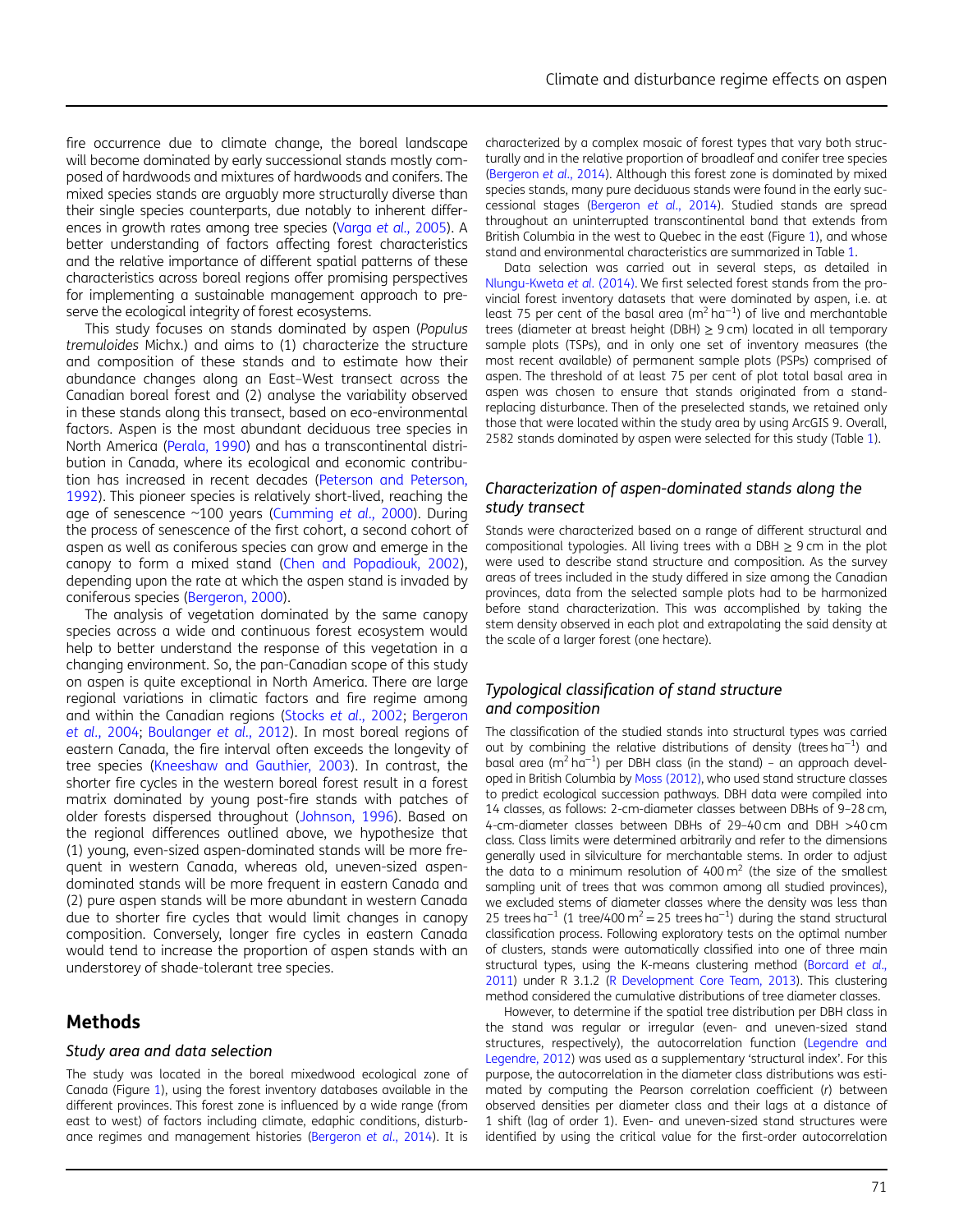<span id="page-2-0"></span>

Figure 1 Map of the study area along an east-west transect in Canada. The 'boreal mixedwood' (dark grey area) corresponds to the thermoboreal bioclimatic subdivision of the Canadian boreal biome [\(Baldwin](#page-10-0) et al., 2012).

( $\rho_1$ ) at P < 0.05 derived from standard tables. When  $r > \rho_1$ , the tree distribution was monotonic or unimodal Gaussian, and when  $r < \rho_1$ , the distribution was random and irregular, in which trees belonged to several diameter classes. We then analysed the relationship between the observed structural types, stand age and site productivity.

Compositional classification was used to categorize the studied stands among three compositional types, depending on the percentage of basal area (m<sup>2</sup> ha $^{-1}$ ) of aspen. A detection threshold for the 'presence' of a tree species was set at 25 individuals (trees) per hectare, corresponding to the minimum density of trees for a given species in  $400 \text{ m}^2$  (the aforementioned minimum resolution). Thus, to standardize information acquired under different sampling protocols, a tree species was excluded from the compositional stand analysis when its density fell below 25 trees ha $^{-1}$ . Depending on the dominance of aspen in a stand, we distinguished: (1) 'pure' aspen stands to designate those with 100 per cent basal area made up of aspen; (2) 'almost pure' aspen stands where aspen represents 90–99.9 per cent of basal area and (3) 'least pure' aspen stands where aspen represents 75–89.9 per cent of basal area. In the 'least pure' aspen stands category, we then identified the main companion tree species in the stand, i.e. tree species with commercial value that had the next highest basal area following aspen.

To illustrate the relative distribution of various structural and compositional types at the landscape level along the longitudinal gradient, we quantified their respective frequencies (expressed as %) within the studied provinces. This was done by calculating the ratio between the number of aspen stands with a given structural or compositional type and the total number of aspen stands examined in a province. Pearson's Chi-squared test was performed to test for significant differences in the structural and compositional frequencies among provinces.

#### Predictive variables for modelling structural types

The modelling effort was focused solely on stand structure; here, the study challenge was not about the compositional types mentioned above but rather whether species composition had an effect on stand structure. To identify factors influencing stand structure and predict structural types of aspen-dominated stands across the Canadian boreal mixedwood forest, 16 potential predictor variables ( $k = 16$ ) were tested.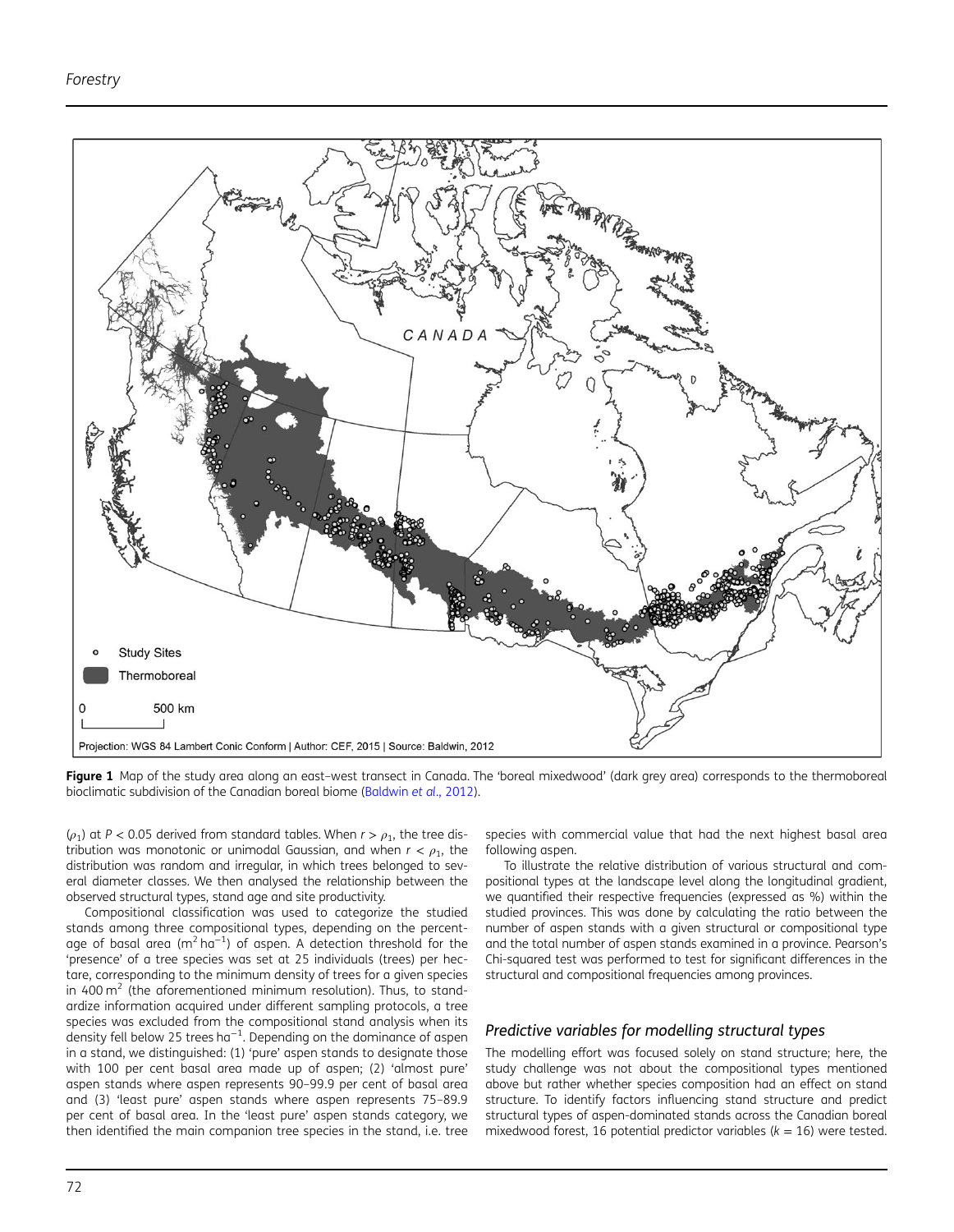| Provinces <sup>1</sup> | No. of stands <sup>2</sup> DBH (cm) Age (years) |                      |                          |                         | Site index $(m)^3$ Degree-Day (°C day) <sup>4</sup> Fire cycle (years) |                             |                   | DistRoad (km) <sup>5</sup> DensRoad15Km (km) <sup>6</sup> DensRoad25Km (km) <sup>6</sup> |                            |
|------------------------|-------------------------------------------------|----------------------|--------------------------|-------------------------|------------------------------------------------------------------------|-----------------------------|-------------------|------------------------------------------------------------------------------------------|----------------------------|
| <b>BC</b>              | 100                                             | 16.8<br>$(9 - 60.1)$ | 69.2<br>$(21 - 146)$     | 17.9<br>$(11.2 - 25.0)$ | 2117.2<br>$(1771.7 - 2296.8)$                                          | 387.4<br>$(326.8 - 397.9)$  | 5.3<br>$(0-45.1)$ | 81.0<br>$(5.7 - 513.9)$                                                                  | 209.4<br>$(13.6 - 1151.6)$ |
| AB                     | 44                                              | 18.9<br>$(9 - 56.2)$ | 35.3<br>$(25 - 124)$     | 23.2<br>$(11.4 - 32.8)$ | 2237.3<br>$(2041.9 - 2375.9)$                                          | 332.7<br>$(93 - 672.9)$     | 1.7<br>$(0-13.9)$ | 158.3<br>$(6.6 - 410.3)$                                                                 | 448.3<br>$(68.5 - 1114.3)$ |
| <b>SK</b>              | 446                                             | 17.3                 | 59.9                     | 16                      | 2290.8                                                                 | 301.9                       | 1.1               | 127.6                                                                                    | 336.1                      |
| <b>MB</b>              | 574                                             | $(9 - 81.2)$<br>16.6 | $(19-102.1)$<br>56.1     | $(7.5 - 25.3)$<br>16.7  | $(2140.9 - 2425.8)$<br>2477.5                                          | $(50.9 - 1225.6)$<br>325.7  | $(0-9.6)$<br>3.8  | $(1-427.8)$<br>119.2                                                                     | $(7.5 - 1402.4)$<br>334.6  |
| ON                     | 155                                             | $(9 - 63.9)$<br>16.5 | $(19.7 - 123.3)$<br>50.9 | $(7.1 - 26.7)$<br>19.2  | $(2057.8 - 2801.1)$<br>2401.8                                          | $(56.2 - 1225.6)$<br>748.3  | $(0-29.6)$<br>3.1 | $(2.4 - 479.1)$<br>169.4                                                                 | $(9.7 - 928.7)$<br>467.2   |
| <b>OC</b>              | 1263                                            | $(9 - 56.7)$<br>18.1 | $(32.4 - 133)$<br>43.5   | $(17.2 - 22.6)$<br>22   | $(2133.6 - 2663.2)$<br>2296                                            | $(83.9 - 1440.2)$<br>1360.5 | $(0-29.1)$<br>1.8 | $(19.9 - 447.5)$<br>289.3                                                                | $(38.1 - 1100.8)$<br>762.5 |
|                        |                                                 | $(9 - 84.1)$         | $(16.6 - 162)$           | $(12.5 - 32.8)$         | $(1884.5 - 2562.9)$                                                    | $(625.7 - 3706.6)$          | $(0-74.7)$        | $(0.5 - 1199.3)$                                                                         | $(6 - 2654.5)$             |
| Total or ranges        | 2582                                            | $9 - 84.1$           | $16.6 - 162$             | $7.5 - 32.8$            | 1771.7-2801.1                                                          | 50.9-3706.6                 | $0 - 74.7$        | $0.5 - 1199.3$                                                                           | $6 - 2654.5$               |

<span id="page-3-0"></span>**Table 1** Stand and environmental characteristics (mean and range) of examined stands by Canadian province

 $^{1}$ BC = British Columbia, AB = Alberta, SK = Saskatchewan, MB = Manitoba, ON = Ontario, QC = Quebec.

<sup>2</sup>Number of study aspen stands (observations) per province. In these observations, only 91 in BC, 40 in AB, 214 in SK, 452 in MB, 91 in ON and 800 in QC for which the stand age (age) was available (i.e. only 1688 over 2582 stands in total).

 $3A$  measure indicating the site productivity; defined as mean height of trees at reference age of 50 years.

4The cumulative degree-days above <sup>5</sup>°C.

 $^5$ The distance from the stand relative to the nearest main road.

<sup>6</sup>Road density in a radius of 15 and 25 km around the stand, respectively. For the inventory data used in the study, the range of the survey years varies from one province to another, i.e. between 1980–2009 in QC, 1992–2006 in ON, 2002–2011 in MB, 1978–2000 in SK, 2001–2008 in AB, and 1970–2008 in BC.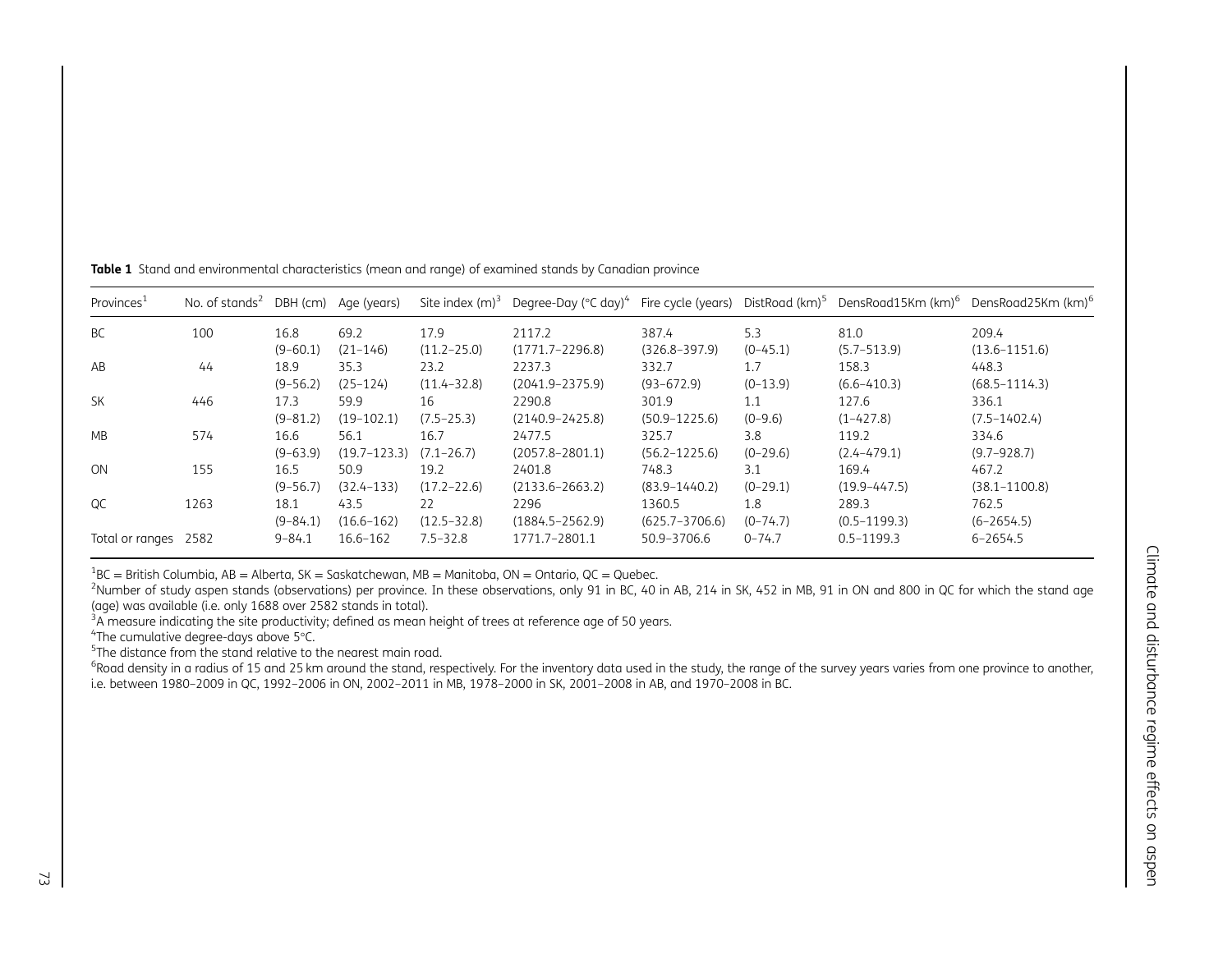Their sources and descriptions are summarized in Table 2. These are: Tree species richness (RichSp), as the diversity of tree species would imply a variability in tree size (Lähde et al.[, 1999](#page-11-0)); Stand age (Age), as the stand structure changes over time; Site productivity, expressed by site index (SI) – which may affect the maturation rate of trees within a stand; Interaction between stand age and site productivity (Age\*SI) – since the age effect may be altered by site productivity; Climatic conditions of sites, expressed both by the aridity index (AI) which is the accumulated monthly water deficit and the cumulative degree days above 5°C (DD); Fire cycle (FC), to characterize the fire regime of sites; Nearest distances to various landscape features were estimated in ArcGIS and included major watercourses (DistWater; rivers, lakes and bays), main road (DistRoad) and agricultural area (DistAgri); Percentage of hydrography (PctHydro); road density (DensRoad) and spatial variables (longitude, latitude and elevation).

Several applicable site index models exist across the provinces cov-ered by this study, however, we have chosen to use the model of [Nigh](#page-11-0) et al. [\(2002\)](#page-11-0) to estimate site index because it produced the best fit for the transect data ([Anyomi](#page-10-0) et al., 2015). Since climate is a complex process that affects tree growth, a 30-year average of DI and DD was generated in BioSIM 9 ([Régnière and Saint-Amant, 2008](#page-11-0)) using Environment Canada data ([Environment Canada, 2013\)](#page-10-0).

Fire is the most important stand-replacing disturbance agent in the boreal forest (Johnson, [1996](#page-11-0)), and stand structure is largely a reflection of the time elapsed since the last stand-replacing disturbance event. FC data was obtained using a map that defines areas with a homogeneous

fire regime. Secondary disturbances, mainly forest tent caterpillar (Malacosoma disstrium Hübner) outbreak, were not included in the modelling effort due to a lack of data at the pan-Canadian scale.

DistRoad and DistAgri, as well as DensRoad15km and DensRoad25km, were estimated and considered as proxies to investigate potential anthropogenic influences on the natural environment. Anthropogenic disturbances can alter landscape dynamics, by acting at similar scales to natural disturbances ([Laquerre](#page-11-0) et al., 2009), particularly through fire occurrence (increased ignition sources). Changes in fire regime due to forest management practices such as harvesting have a direct impact on the composition and structure of forests ([Bergeron](#page-10-0) et al., 2001, [2004](#page-10-0)). DistWater and PctHydro were added as variables describing the physical environment of sites. An abundance of water (PctHydro) can create micro-climatic conditions that affect surrounding areas, while major rivers can act as natural barriers against forest fires.

Within the North American boreal forest, climatic factors vary according to changes in spatial gradients ([Hart and Chen, 2006](#page-10-0)); hence we also included longitude, latitude and elevation as climatic surrogates in the analysis.

#### Model selection and logistic regression

A model selection approach based on Akaike's Information Criterion (AIC) [\(Mazerolle, 2006](#page-11-0)) was used to identify which among all of the ecoenvironmental variables cited in Table 2 was the most appropriate to

#### Table 2 Types and description of predictor variables used in modelling structural types

| Variable (abbreviation)                                                      | Description                                                                                      | Data source                              |
|------------------------------------------------------------------------------|--------------------------------------------------------------------------------------------------|------------------------------------------|
| <b>Climatic</b>                                                              |                                                                                                  |                                          |
| Aridity index (AI)                                                           | Annual mean aridity (1981-2010) (mm)                                                             | Environment Canada (2013)                |
| Degree-days (DD)                                                             | Annual mean degree-day over 5°C (1981-2010)<br>$(^{\circ}C$ day)                                 | Environment Canada (2013)                |
| <b>Fire regime</b>                                                           |                                                                                                  |                                          |
| Fire cycle (FC)                                                              | Year interval from cyclic return fire (years)                                                    | Boulanger et al. (2012)                  |
| <b>Physical environment</b>                                                  |                                                                                                  |                                          |
| Distance to the nearest great river,<br>lake or bay (DistWater) <sup>1</sup> | Distance to the nearest significant watercourse<br>(km)                                          | Natural resources of Canada - Geobase    |
| Hydrography (PctHydro)                                                       | Percentage of area occupied by water in a radius<br>of 15 km around the stand (%)                | Natural resources of Canada - Geobase    |
| Anthropogenic                                                                |                                                                                                  |                                          |
| Distance to the nearest main road (DistRoad)                                 | Distance to the nearest carriage road (km)                                                       | Natural resources of Canada - Geobase    |
| Distance to agricultural area (DistAgri)                                     | Distance to the nearest farmland (km)                                                            | Natural resources of Canada - Geobase    |
| Road density (DensRoad)                                                      | Total length of roads (km)/km <sup>2</sup> area, in a radius<br>of 15 and 25 km around the stand | Natural resources of Canada - Geobase    |
| Spatial                                                                      |                                                                                                  |                                          |
| Longitude (Long)                                                             | Geographic coordinates                                                                           | Forest inventory datasets                |
| Latitude (Lat)                                                               | Geographic coordinates                                                                           | Forest inventory datasets                |
| Elevation (Elev)                                                             | Geographic coordinates                                                                           | Forest inventory datasets                |
| <b>Others</b>                                                                |                                                                                                  |                                          |
| Tree species richness (RichSp)                                               | Number of trees species found within the stand                                                   | Tree species number counted in the stand |
| Stand age (Age)                                                              | Time since the last major disturbance (years)                                                    | Forest inventory datasets                |
| Site index (SI)                                                              | Mean height of aspen stem at 50 years (m)                                                        | Estimated as in Nigh et al. (2002)       |
| (Age*SI)                                                                     | Interaction between stand age and site<br>productivity                                           | Age multiplied by SI                     |

<sup>1</sup>The size of the watercourse considered in the analysis ranged from 5 to 35 000 km<sup>2</sup> (an average of ~340 km<sup>2</sup>). Data on anthropogenic variables and those describing the physical environment were mainly sourced from the GeoBase of Natural Resources Canada. [http://www.geogratis.ca/](http://www.geogratis.ca/goegratis/DownloadDirectory?lang=fr) [goegratis/DownloadDirectory?lang](http://www.geogratis.ca/goegratis/DownloadDirectory?lang=fr)=fr.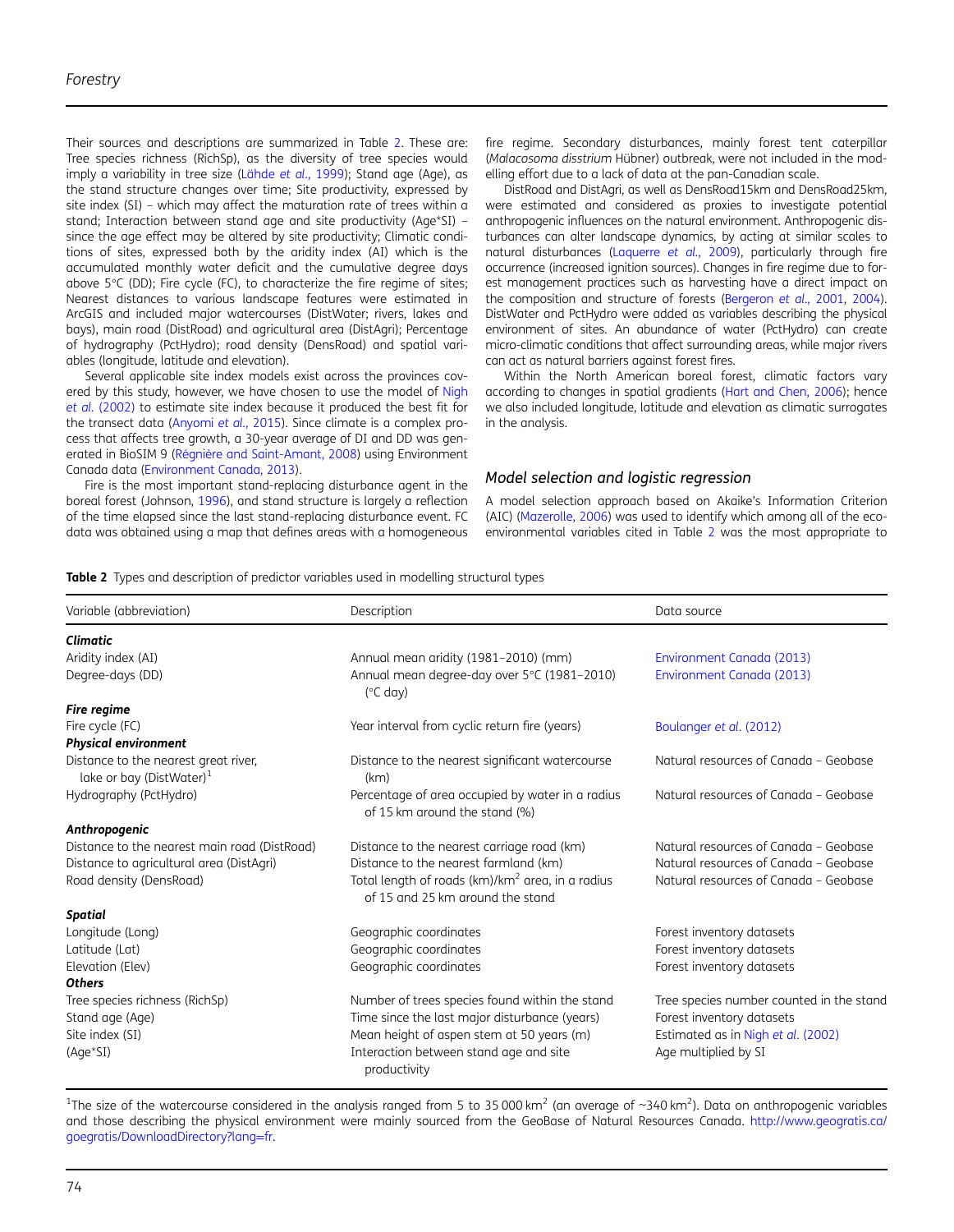<span id="page-5-0"></span>predict the structural types. A cumulative logit model was fitted to determine the relationship between structural types (an ordinal variable) of aspen stands and predictors along the study transect. The model was implemented using the vglm function of the VGAM (Vector Generalized Additive Model) package in R version 3.1.2 [\(R Development Core Team,](#page-11-0) [2013\)](#page-11-0). In modelling, we used a data subset of 1688 stands (observations) for which data of stand age were available in forest inventory datasets and for which we estimated the SI. These two local factors (Age and SI) appear to be determinants for stand structural development, but they are unrelated to the group of factors (climate, fire regime and human impacts) considered at the very large geographical scale of the study area.

Model selection was conducted from a stepwise procedure. We started by identifying the predictor variable that was most significantly (lowest AIC value) related to the response variable, using univariate regression models. From the most significant variable identified, we then added other variables one by one to test if, combined or not, the constructed models could explain the distribution of structural types of aspen-dominated stands across the study transect. To avoid over-fitting, a covariate was retained only if it contributed significantly in improving the model [\(Burnham and Anderson, 2002\)](#page-10-0). Stepwise procedure terminated when no further variable could be added. A total of 10 candidate models was retained for the final selection process, according to the order of their construction. Finally, we performed a multi-model inference in order to compare the candidate models [\(Mazerolle, 2006\)](#page-11-0). Differences in AIC values, delta AIC (ΔAIC) and Akaike weights (W<sup>i</sup> ) among models were used to identify the model that was best supported by our dataset, using the AICcmodavg package of R ([Mazerolle, 2011\)](#page-11-0). Models with large ΔAIC values (e.g. >2) are less plausible given the data, and  $W_i$  provides an additional measure of strength of evidence for a model ([Mazerolle, 2006\)](#page-11-0).

Thereafter, the proportion of variance explained by each variable of interest of the best predictive model was extracted from the calculation of log-likelihoods [\(Burnham and Anderson, 2002](#page-10-0)), as in Equations (1) and (2):

Variance of a variable 
$$
= 1 - R^2
$$
 (1)

$$
R2 = (log Lik3 – log Lik1) / (log Lik2 – log Lik1)
$$
 (2)

where  $R^2$  is the (pseudo) coefficient of determination; log Lik1 is the loglikelihood of the null model; log Lik2 is the log-likelihood of the best model and log Lik3 is the log-likelihood of the best model that is fitted without the variable of interest.

### Results

#### Structural and compositional description of the pan-Canadian gradient

Of our 2582 studied stands, K-means has classified 899 as having an 'inverted J' structure characterizing stands dominated by stems of small DBH classes; 985 as having an 'intermediate' structure characterizing stands dominated by stems of intermediate DBH classes and 698 as having an 'advanced' structure characterizing stands dominated by a wide range of diameters, often including the largest DBH (Figure 2). Analysis of the distribution of structural types based on the site productivity and stand age (Figure 3) revealed that 'inverted J' structure types were most frequent in younger stands (20–50 years old), whereas 'advanced' structure types appeared more in older stands (≥50 years old). This interpretation led us to classify the 'inverted J' types as juvenile stands and 'advanced' types as



Figure 2 Mean diameter distributions corresponding to the three types of stand structure. Black bars represent the 'inverted J' structure, gray bars represent the 'intermediate' structure and striped bars indicate the 'advanced' structure.



Figure 3 Distribution of structural types based on the site productivity and stand age. 1688 aspen stands were used in analysis including 603 'inverted J' (diamond), 650 'intermediate' (square) and 435 'advanced' (triangle) structures.

mature stands. Moreover, Figure 3 also shows the site productivity effect, which can shorten the forest maturation time on rich sites. It revealed that stands with a high site index (e.g.  $SI > 15$  m) tended to reach the mature stage earlier (~40 years), whereas those with a low site index (e.g.  $SI < 15$  m) tended to reach the mature stage much later ( $\sim$ 70 years). These results suggest that on poor sites (low SI), aspen-dominated stands tend to remain within a structural stage longer before moving on to another more advanced stage, whereas the succession in the structural stages is more rapid on richer sites (high site productivity).

Figure [4](#page-6-0) shows that, contrary to our assumptions, the proportion of 'inverted J' and 'intermediate' structures was higher than that of 'advanced' structures in the eastern portion of the study area including QC and ON. We observed a similar distribution pattern of structural typologies in the western (in BC) and central (in MB) portions of our study area. Conversely, regions of the Canadian boreal mixedwood that were dominated by 'advanced' compared with 'inverted J' aspen stands were found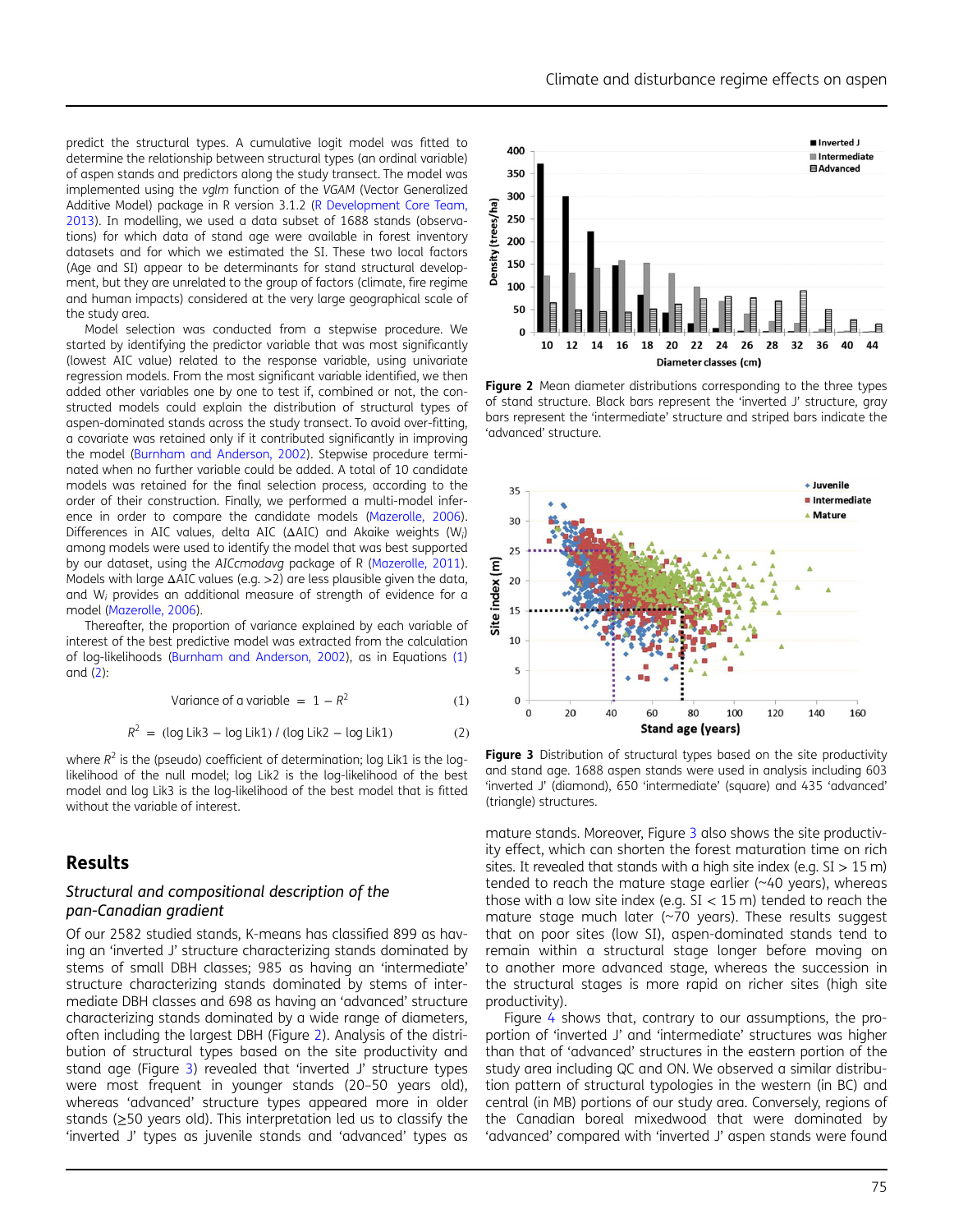<span id="page-6-0"></span>

Figure 4 Relative frequencies of structural types by province throughout the longitudinal gradient. Black bars represent aspen stands with 'inverted J' structure, gray bars represent aspen stands with 'intermediate' structure and striped bars indicate aspen stands with 'advanced' structure. The stars above bars refer to statistic Z (Freeman-Tukey deviates). They identify structural types of provinces (QC and SK) in which the number of observations significantly ( $P < 0.05$ ) differs (higher or lower) from the corresponding expected frequency.



Figure 5 Relative frequencies of compositional types by province throughout the longitudinal gradient. Black bars represent 'least pure' aspen stands, gray bars represent 'almost pure' aspen stands and striped bars indicate 'pure' aspen stands. The stars above bars refer to statistic Z (Freeman-Tukey deviates). They identify compositional types of provinces (QC and MB) in which the number of observations significantly ( $P$  < 0.05) differs (higher or lower) from the corresponding expected frequency.

in AB and SK. Chi-squared tests showed that the 'inverted J' structures are higher and 'advanced' structures lower than expected in QC; and conversely, the 'inverted J' structures are lower and 'advanced' structures higher than expected in SK. The distribution pattern of structural types of aspen-dominated stands did not statistically differ in the remaining provinces relative to the expected average profile.

In terms of aspen stand composition (Figure 5), no differences were observed in the proportion of 'pure' aspen stands between the western (BC and AB) and eastern (QC and ON) ends of the study area. The proportion of 'pure' aspen stands reached its maximum values towards the middle of the longitudinal gradient (SK and MB), whereas the proportion of 'least pure' aspen stands attained its maximum values at opposing ends of this gradient (BC and QC). Further, the distribution

| <b>Table 3</b> Frequency (%) of aspen stands ( $n = 2582$ ) composition |  |
|-------------------------------------------------------------------------|--|
| according to structure types                                            |  |

|             |                                   | Structure            |                    |                      |
|-------------|-----------------------------------|----------------------|--------------------|----------------------|
|             |                                   | Inverted J           | Intermediate       | Advanced             |
| Composition | Pure<br>Almost pure<br>Least pure | 29.6<br>37.8<br>32.6 | 19.4<br>37<br>43.6 | 15.4<br>29.4<br>55.2 |

Values in boldface indicate compositional class in which there is the highest proportion of aspen stands for 'Inverted J' and 'Advanced' structural types, respectively.

pattern of compositional types was observed to be very similar in all studied provinces, in which 'pure' aspen stands were relatively less abundant than the 'least pure' aspen stands. Chisquared test showed that the 'pure' composition was lower than expected in QC, while the 'pure' composition was higher and 'almost pure' composition was lower than expected in MB. The distribution pattern of compositional types was not statistically different in the remaining provinces. The aspen stands with 'inverted J' structures had mostly 'pure' compositions (Table 3) and an 'even-sized' distribution (Table [4\)](#page-7-0), while those with 'advanced' structures had mostly 'least pure' compositions (Table 3) and an 'uneven-sized' distribution regardless of the compositional type (Table [4\)](#page-7-0). Particularly in SK, the 'even-sized' distribution was more abundant than 'uneven-sized' ones in the 'advanced' structure stands of 'almost pure' and 'pure' compositions (Table [4](#page-7-0)). Only a small proportion of 'advanced' stands have maintained a 'pure' aspen composition, which is higher in the middle of the transect (SK, MB) and decreases towards the eastern (ON, QC) and western (BC, AB) extremes (Table [4](#page-7-0)). In addition, uneven-sized pure aspen stands of advanced structure were present in all provinces.

The main companion tree species (Figure [6](#page-7-0)) found in 'least pure' aspen stands were paper birch (Betula papyrifera Marshall) and balsam fir (Abies balsamea [Miller] L.) in the eastern portion, and white spruce (Picea glauca [Moench] Voss) and balsam poplar (Populus balsamifera L.) in the western and middle portions of the study transect. Overall, average species richness per stand (Figure [7](#page-7-0)) was roughly similar across all provinces ranging from 2.0 to 2.6 species.

#### Prediction of stand structure and individual effect of variables

Among the candidate models considered in Table [5,](#page-8-0) Mod1, which combines the stand age and site productivity interaction (Age\*SI), climate (DD), tree species richness (RichSp), anthropogenic disturbances (DensRoad15Km, DistRoad) and fire regime (FC), was the most significant for describing distribution of structural types in the study area. Mod1 has the highest support ( $W_i = 0.53$ ,  $\Delta AIC = 0.0$ ) to be the best predictive model among all candidate models. With a ΔAIC of 0.26, Mod2 is a competitor of Mod1 but has a slightly lower probability  $(W<sub>i</sub> = 0.42)$  of being the best model. In fact, these two models are similar but differ in that the 'FC' variable in Mod1 is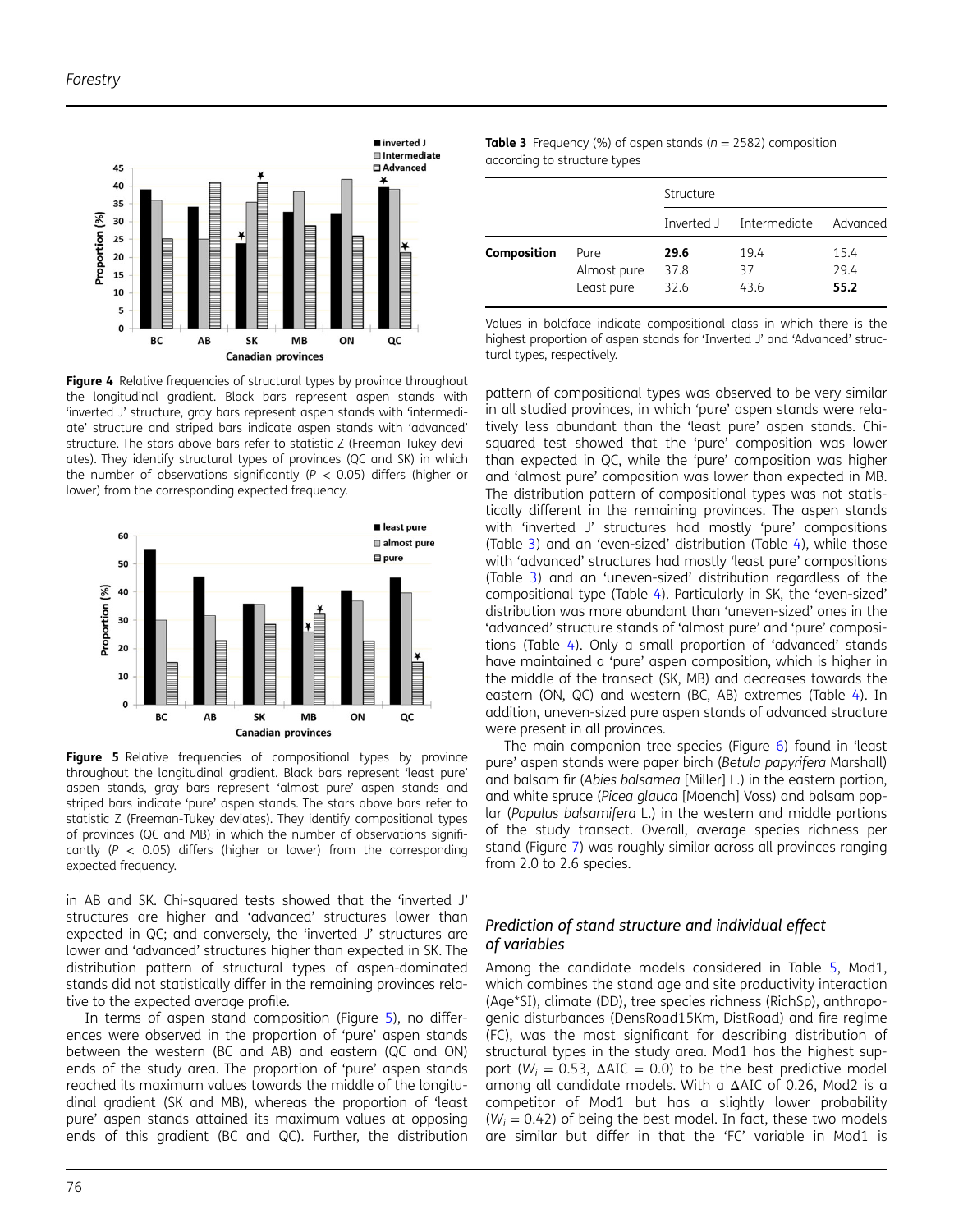<span id="page-7-0"></span>

| Prov.  |        |                       |                         |                 |                      |                           |                  |            |                               |               |                         |               |              |
|--------|--------|-----------------------|-------------------------|-----------------|----------------------|---------------------------|------------------|------------|-------------------------------|---------------|-------------------------|---------------|--------------|
|        |        | Inverted J' structure |                         |                 | 'Advanced' structure |                           |                  |            |                               |               |                         |               |              |
|        | No. of |                       | Even-sized Uneven-sized | No. of          |                      | By compositional type (%) |                  |            | Within compositional type (%) |               |                         |               |              |
|        | stands | (%)                   | (%)                     | stands          | Least                | Almost                    | Pure             | Least pure |                               | Almost pure   |                         | Pure          |              |
|        |        |                       |                         |                 | pure                 | pure                      |                  | Even-sized | Uneven-sized                  |               | Even-sized Uneven-sized | Even-sized    | Uneven-sized |
|        |        | 89.7                  | 10.3                    |                 | 72.0                 | 24.0                      | $-1.0$           | 4.0        | 68.0                          | $\frac{8}{8}$ | 16.0                    | $\frac{0}{0}$ | 4.0          |
|        |        | 93.3                  | 6.7                     |                 | 61.1                 | 27.8                      | 11.1             | 22.2       | 38.9                          | 5.6           |                         | 5.6           |              |
|        | 106    | 99.1                  | 0.9                     | 182             | 42.3                 | 34.6                      | $23.1$<br>$23.6$ | 9.5<br>5.5 | 32.4                          | 19.8          | 22.2<br>14.8<br>26.7    | 18.2          | 5.5<br>4.9   |
| ЯM     | 188    | 90.4                  | 9.6                     | 165             | 47.9                 | 28.5                      |                  |            | 42.4                          | 1.8           |                         | 1.2           |              |
| $\leq$ | 50     | 96.0                  | 0.7                     | $\mathcal{O}^+$ | 52.5                 | 35.0                      | 12.5             | 20.0       | 32.5                          | 7.5           | 27.5                    | 2.5           | 22.4<br>10.0 |
|        | 501    | 80.4                  | 19.6                    | 268             | 66.0                 | 27.6                      | 63               | 6.7        | 59.3                          | 2.2           | 25.4                    | 0.7           | 5.6          |
| Total  | 899    |                       |                         | 698             |                      |                           |                  |            |                               |               |                         |               |              |
|        |        |                       |                         |                 |                      |                           |                  |            |                               |               |                         |               |              |



Figure 6 Proportion (%) of 'least pure' aspen stands with the main companion tree species. 'WB' refers to aspen-dominated stands where paper birch (Betula papyrifera) is main companion tree species, and 'BA ' as balsam poplar (Populus balsamifera), 'BF' as balsam fir (Abies balsamea), 'WS' as white spruce (Picea glauca), 'BS' as black spruce (Picea mariana), and 'JP ' as jack pine (Pinus banksiana).



Figure 7 Variability in average species richness per stand in a province. The black diamonds designate the number of tree species while the black line on each diamond represents two standard deviations to indicate the degree of variability existing in stands within a province.

replaced by the 'Lat ' variable in Mod2. The other candidate models had a  $\Delta AIC > 2$  and a lower  $W_i$ , and they are unlikely to be the best fit for our data.

Table [6](#page-8-0) displays the statistics and the effect for each variable included in the top-ranked model (Mod1, Table [5](#page-8-0)). All con fidence intervals of these variables exclude 0, and associated P-values indicate that each retained predictor variable signi ficantly improved the model ( $P < 0.05$ ). The model-averaged estimate indicated that the stand age-site productivity interaction had a signi ficantly positive effect on structural type. The 'advanced ' structure type was favoured by an increase in degree-days and a decrease in road density and is also positively associated with an increase in species richness. Conversely, the lengthening of the fire cycle and the distance of a stand to a road negatively in fluenced the 'advanced ' structure type.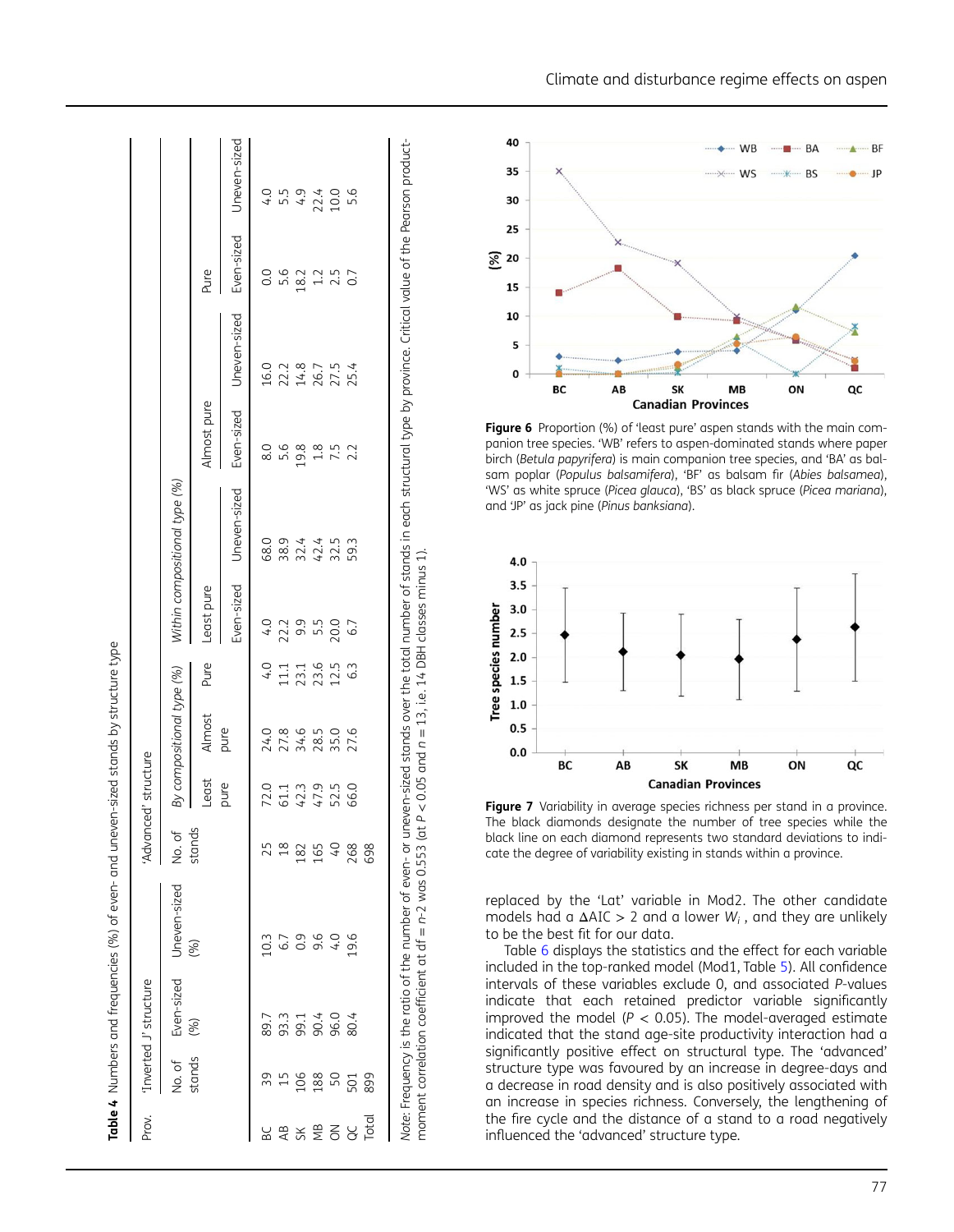| Candidate models                           | Model ID         | K | LL         | AIC     | $\triangle$ AIC | $W_i$ |
|--------------------------------------------|------------------|---|------------|---------|-----------------|-------|
| Age*SI+DD+RichSp+DensRoad15Km+DistRoad+FC  | Mod1             | 8 | $-1256.54$ | 2529.16 | 0.00            | 0.53  |
| Age*SI+DD+RichSp+DensRoad15Km+DistRoad+Lat | Mod <sub>2</sub> | 8 | $-1256.67$ | 2529.42 | 0.26            | 0.42  |
| Age*SI+DD+RichSp+Long                      | Mod3             | 6 | $-1260.53$ | 2533.12 | 3.96            | 0.07  |
| Age*SI+DD+RichSp+DensRoad15Km+FC           | Mod4             |   | $-1260.25$ | 2534.58 | 5.41            | 0.03  |
| Age*SI+DD+RichSp+DensRoad15Km              | Mod5             | 6 | $-1262.53$ | 2537.11 | 7.95            | 0.01  |
| Age*SI+DD+RichSp+FC                        | Mod6             | 6 | $-1264.03$ | 2540.12 | 10.95           | 0.00  |
| Age*SI+DD+RichSp                           | Mod7             |   | $-1268.38$ | 2546.79 | 17.63           | 0.00  |
| Age*SI+DD+AI                               | Mod8             |   | $-1269.00$ | 2548.04 | 18.88           | 0.00  |
| Age*SI+DD+FC                               | Mod9             |   | $-1272.43$ | 2554.90 | 25.73           | 0.00  |
| Age*SI                                     | Mod10            |   | $-1295.56$ | 2597.14 | 67.98           | 0.00  |

<span id="page-8-0"></span>Table 5 List of models and results of model selection based on AIC Criteria to explain the pattern of structural types distribution

Note: Models are ranked based on their AIC scores, where the smallest AIC represents the best model (in bold).

K = Number of estimated parameters included in the model; LL = log-likelihood value of the model; AIC = Akaike's Information Criterion value; ΔAIC = delta AIC, a measure of the model relative to the best model; W<sup>i</sup> = AIC model weight, representing the ratio of the ΔAIC of the model relative to the whole set of candidate models.

Table 6 Model-averaged estimates of the explanatory variables of the parsimonious model (Mod1) and their 95% confidence intervals (CI), as well as their variance partitioning

| Covariates   | Estimate  | Lower 95% CI | Upper 95% CI | P value | Variance (%) |
|--------------|-----------|--------------|--------------|---------|--------------|
| Age*SI       | 0.0065    | 0.0060       | 0.00703      | < 0.000 | N/A          |
| DD           | 0.0021    | 0.0014       | 0.00283      | < 0.000 | 42.5         |
| RichSp       | 0.2226    | 0.1205       | 0.32471      | < 0.000 | 23.8         |
| DensRoad15Km | $-0.0012$ | $-0.0019$    | $-0.00040$   | 0.003   | 11.8         |
| DistRoad     | $-0.0386$ | $-0.0670$    | $-0.01024$   | 0.008   | 9.5          |
| FC.          | $-0.0001$ | $-0.0002$    | $-0.00003$   | 0.009   | 9.1          |

Note: All variables are significant at  $P < 0.05$ , based on the z test. Variance is the proportion of variability explained by variable in the model, as defined in Equations [\(1\)](#page-5-0) and ([2](#page-5-0)). In the estimation of variances, the interaction Age\*SI was considered as the parameter of the null model because Age and SI are co-factors unrelated to our study assumptions, and which we want to control the effect. N/A = not applicable.

The effect of the Age\*SI interaction was stronger than the individual effects of these two covariates. Apart from this local effect (expressed by Age\*SI), regional climate (DD, 42.5%), stand species richness (RichSp, 23.8%), anthropogenic impact (DensRoad15km, 11.8%; DistRoad, 9.5%) and fire regime (FC, 9.1%) also contributed significantly to the observed structural variability.

## **Discussion**

Our results indicate that the structural distribution of aspen stands can be thought of as a product of forest dynamics and biophysical processes, with regional differences observed across the Canadian boreal mixedwood. We first discuss the local and regional factors explaining stand structure, before comparing the stand structure across Canada.

## Local and regional factors influencing stand structure and composition

Locally, the synergy between stand age and site productivity was established as an important factor of variation in structure

types of aspen-dominated stands within the Canadian mixedwood. Stand age or site productivity alone did not adequately predict the structure types in aspen stands. This finding corroborates studies conducted in other forest types which observed that structural changes do not depend solely on stand age or site productivity [\(Bergeron, 2000](#page-10-0); [Boucher](#page-10-0) et al., 2006b). This is clearly illustrated in Table [1,](#page-3-0) for example when the average stand age in BC (69.2 years) is higher than in AB (35.3 years), however, average tree diameter is larger in AB (DBH  $= 18.9$  cm) due to better growth conditions ( $SI = 23.2$  m) than in BC (DBH =  $16.8$  cm) where tree growth is slower (SI =  $17.9$  m). Figure [3](#page-5-0) does not assume that the SI decreased with stand age, but it just shows the SI effect on the structural maturation rates and life expectancy of the stand. Aspen-dominated stands found on productive sites would become mature and uneven sized earlier, resulting in a more rapid emergence of shadetolerant species within gaps, thus creating a more diverse stand than those found on less productive sites. [Boucher](#page-10-0) et al. (2006b) argue that this is due in part to (1) a higher growth rate in more productive stands, which likely induces earlier senescence and thus leads to a more rapid shift to an uneven-sized structure, and (2) a scarcity of resources in poor stands, which in turn reduces both the diversity of tree diameters as well as the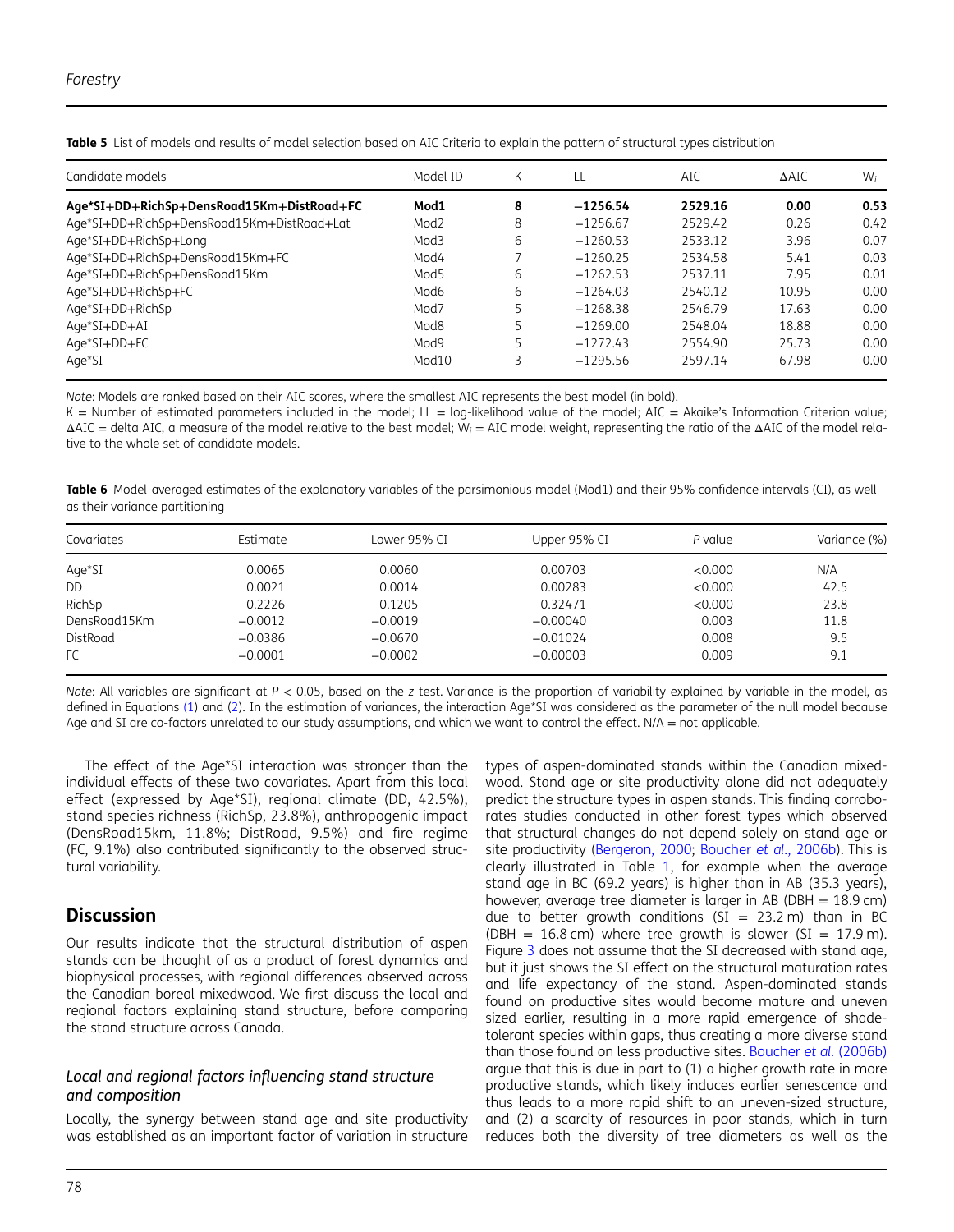maximum diameter that can be attained, even after the stand begins to breakup.

Besides this local effect, we also observed a strong regional effect of climate on the distribution of structural types, both directly (degree-days) and indirectly (fire cycle). The number of degree-days has an impact on tree growth duration and by extension the structural maturation of the stand. The fact that lengthening of fire cycle is associated with the juvenile structure type (i.e. negative effect of FC) in the best predictive model (Table [6](#page-8-0)) seemed counter-intuitive. This does not mean that longer fire cycles are positively related to juvenile structures necessarily but it could be due to a predominance of juvenile structures in the eastern aspen forests although this region is subjected to longer fire cycles which were supposed to promote more of mature structure types. In fact, the eastern boreal of Canada has experienced a longer history of timber harvesting [\(Paillé, 2012](#page-11-0)). The majority of juvenile structures in aspen forests in QC and ON would reflect forest landscapes that are largely shaped or affected by anthropogenic disturbances in this portion of the study area. This assumption is corroborated mainly by the higher road density in QC and ON compared with the other provinces (Table [1](#page-3-0)), suggesting an increasing pressure from human activities and their effects on forest ecosystems. The combined effects of harvesting and fire led to the simplification of forest structure [\(Laquerre](#page-11-0) et al., 2009; [Terrail, 2013](#page-11-0)) in the eastern boreal forest. Road density was also high in AB, but it would be more related to oil exploration rather than to forest exploitation (Arienti et al.[, 2010](#page-10-0); [Latham](#page-11-0) et al., 2011). The distance of a stand to a road (DistRoad: another proxy for human activities) also affects forest structure but its negative effect given in Table [6](#page-8-0) could be related to the sampling design of SK where aspen stands were mostly selected due to their proximity to road but show a mature structure generally. Finally, 'advanced' structure type was positively associated with tree species richness, since the occurrence of companion species in tree stratum appears later in aspen stand maturation. This is due partly to inherent differences in growth rates between tree species (Varga et al.[, 2005\)](#page-11-0). In Table [5,](#page-8-0) the latitudinal gradient (Lat) in Mod2 also reflects a fire regime gradient, i.e. that wildfire events are more common in the northern part of the Canadian boreal forest compared with the southern part ([Girardin](#page-10-0) et al., [2013](#page-10-0)). This explains why FC in Mod1 is replaced by the Lat in Mod2 (Table [5\)](#page-8-0), thus, ultimately these two models are similar.

#### Comparison between regions

As expected, juvenile aspen stands were proportionally more abundant in the western and middle portions of the study transect, due to a relatively short regional fire cycle (Table [1\)](#page-3-0). The Chi-squared test revealed no significant differences in the structural pattern between AB and BC. Although the average fire cycles are short, many mature aspen stands found in SK were found at the ecotone between the boreal forest and the prairie grasslands, an area infrequently exposed to fire (fire cycle  $>1000$  years, Table [1\)](#page-3-0).

Conversely, the observed low proportion of mature aspen stands in QC and ON cannot be explained by the regional fire regime (Table [1](#page-3-0)). It is likely the result of a long history of human colonization and forest management practices in the region

([Paillé, 2012](#page-11-0)) that has resulted in a reduction of a large part of the old, often structurally complex natural forest across the landscape [\(Gauthier](#page-10-0) et al., 2009; Bose et al.[, 2014](#page-10-0)). Human activities have contributed to the transformation of eastern forest landscapes since the early twentieth century by rejuvenating and altering the forest composition in the affected areas (Boucher et al.[, 2006a;](#page-10-0) [Laquerre](#page-11-0) et al., 2009; [Terrail, 2013\)](#page-11-0). Forest management and human colonization may thus explain the low impact of the existing fire regime in the eastern boreal forest, by creating a distribution pattern more typical of one found under a shorter fire cycle, dominated by younger stands rather than old forests.

[Cumming](#page-10-0) et al. (2009) report that the canopies of upland mesic sites in the boreal mixedwood forests of western Canada are dominated by some combination of Populus species (typically trembling aspen, but at times balsam poplar) and white spruce. Like these authors, we also found that white spruce and balsam poplar are the main companion tree species associated with the least pure aspen stands category in western Canada (Figure [6](#page-7-0)). Balsam fir and paper birch (mainly on coarse depos-its) were their equivalent in east ([Bergeron](#page-10-0) et al., 2014).

High proportions of pure aspen stands observed in SK and MB (Figure [5](#page-6-0) and Table [4](#page-7-0)) are the result of low conifer recruitment in this region ([Nlungu-Kweta](#page-11-0) et al., 2014). This is probably due to severe drought conditions that reduce the growth and survival of conifer seedlings, and intense competition from bluejoint grass (Calamagrostis canadensis [Michx.] P.Beauv.).

Overall, a small proportion of observed mature, old aspen forests have evolved into a multi-layered (uneven-sized) structure without compositional change. This phenomenon of multicohort pure aspen forests was observed throughout the entire Canadian boreal mixedwood forest (Table [4](#page-7-0)) supporting observations made by [Cumming](#page-10-0) et al. (2000) in British Columbia and [LeBlanc \(2014\)](#page-11-0) in Manitoba. The theory of gap dynamics is highlighted by suggesting a mechanism whereby old, uneven-aged aspen stands could develop and persist in the absence of shade-tolerant and other hardwood competitors ([Moulinier](#page-11-0) et al.[, 2011\)](#page-11-0). Most aspen regeneration is clonal via root suckers that can be subsidised by canopy trees ([Peterson and Peterson,](#page-11-0) [1992](#page-11-0); Frey et al.[, 2004](#page-10-0)). Therefore when even a small gap is created in the canopy, and there is an absence of competitors, aspen will fill the openings by root suckering to form a new cohort, generating an uneven-sized and spatially heterogeneous age structure.

## Conclusion

This study revealed that the distribution pattern of aspendominated stand characteristics was similar between western and eastern portions of the Canada's boreal mixedwood, despite a marked contrast in climatic conditions and fire regime.

The effects of regional climate and associated disturbance regimes affect variously the forest ecosystem under study along an east–west transect. The western aspen forests remained mainly shaped by frequent wildfires, while the distribution of stand structural types of eastern aspen forests does not correspond with the dominant fire regime (long FC) in this region. The finding in eastern Canada suggests that human activities can decouple the link between natural disturbance regime and the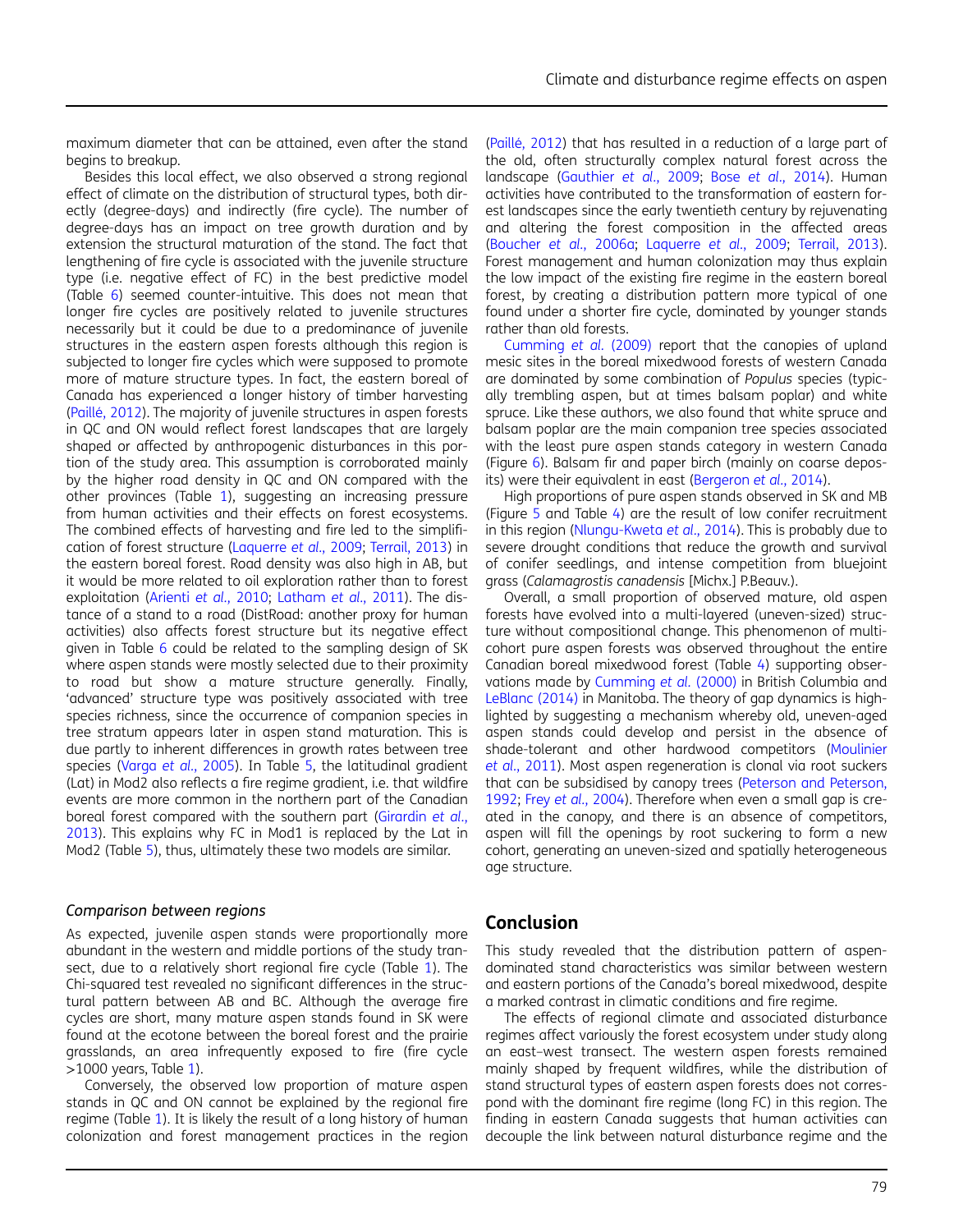<span id="page-10-0"></span>ecosystem by superimposing a new disturbance regime upon the pre-existing natural one. The potential effects of altered fire regime due to climate change on forest characteristics could be more significant in the eastern aspen forests, whereas the cumulative effects of fire and forest harvesting have already simplified stand structure to similar proportions as fire alone does in the western aspen forests. Besides the effects of fire regime and human activities, the site's richness appeared as a significant factor affecting the forest structural maturation rate.

## Acknowledgements

We are grateful to the various provincial forest branch managers (Québec, Ontario, Manitoba, Saskatchewan, Alberta and British Columbia) for making available data used in this study and Yassine Messaoud (former Postdoctoral researcher, Lakehead University) for assistance in data acquisition. We thank Nicolas Bélanger (UQAM-Téluq) for valuable comments, Remi St-Amant (NRC) for the climate data, Mélanie Desrochers and Marc J. Mazerolle (CEF) for technical assistance, and Drs. Kenneth Anyomi and Tadeusz Splawinski for the English revision. We also thank Dr. Helen McKay and the anonymous reviewers for their helpful comments that improved the previous version of the manuscript.

## Conflict of interest statement

None declared.

## Funding

This work was supported by the Natural Sciences and Engineering Research Council of Canada Strategic Project (grant to YB).

## References

Anyomi, K.A., Lorenzetti, F., Bergeron, Y. and Leduc, A. 2015 Stand dynamics, humus type and water balance explain aspen long term productivity across Canada. Forests 6, 416–432.

Arienti, M.C., Cumming, S.G., Krawchuk, M.A. and Boutin, S. 2010 Road network density correlated with increased lightning fire incidence in the Canadian western boreal forest. Int. J. Wildland Fire 18, 970–982.

Baldwin, K.A., MacKenzie, W.H., Pfalz, J., Meades, W.J., Meidinger, D.V., Robitaille, A., et al. 2012 Level 4 Map, Version 1, Canadian Component of the Circumboreal Vegetation Map (CBVM); Canadian regional team of the Circumboreal Vegetation Map Project. Natural Resources Canada, Canadian Forest Service, Great Lakes Forestry Centre.

Bergeron, Y. 2000 Species and stand dynamics in the mixed woods of Quebec's southern boreal forest. Ecology 81, 1500–1516.

Bergeron, Y., Chen, H.Y., Kenkel, N.C., Leduc, A.L. and Macdonald, S.E. 2014 Boreal mixedwood stand dynamics: ecological processes underlying multiple pathways. For. Chron. 90, 202–213.

Bergeron, Y., Gauthier, S., Flannigan, M. and Kafka, V. 2004 Fire regimes at the transition between mixedwood and coniferous boreal forest in northwestern Quebec. Ecology 85, 1916–1932.

Bergeron, Y., Gauthier, S., Kafka, V., Lefort, P. and Lesieur, D. 2001 Natural fire frequency for the eastern Canadian boreal forest: consequences for sustainable forestry. Can. J. For. Res. 31, 384-391.

Borcard, D., Gillet, F. and Legendre, P. 2011. Numerical Ecology with R. Springer, New York, USA. 306 pp.

Bose, A.K., Harvey, B.D., Brais, S., Beaudet, M. and Leduc, A. 2014 Constraints to partial cutting in the boreal forest of Canada in the context of natural disturbance-based management: a review. Forestry 87, 11–28.

Boucher, Y., Arseneault, D. and Sirois, L. 2006a Logging-induced change (1930–2002) of a preindustrial landscape at the northern range limit of northern hardwoods, eastern Canada. Can. J. For. Res. 36, 505–517.

Boucher, Y., Arseneault, D., Sirois, L. and Blais, L. 2009 Logging pattern and landscape changes over the last century at the boreal and deciduous forest transition in Eastern Canada. Landscape Ecol. 24, 171–184.

Boucher, D., De Grandpré, L. and Gauthier, S. 2003 Développement d'un outil de classification de la structure des peuplements et comparaison de deux territoires de la pessière à mousses du Québec. For. Chron. 79, 318–328.

Boucher, D., Gauthier, S. and De Grandpré, L. 2006b Structural changes in coniferous stands along a chronosequence and a productivity gradient in the northeastern boreal forest of Québec. Ecoscience. 13, 172–180.

Boulanger, Y., Gauthier, S., Burton, P.J. and Vaillancourt, M.-A. 2012 An alternative fire regime zonation for Canada. Int. J. Wildland Fire 21, 1052–1064.

Burnham, K.P. and Anderson, D.R. 2002 Model Selection and Multimodel Inference: A Practical Information – Theoretic Approach. 2nd edn. Springer-Verlag, New York, USA.

Chen, H.Y.H. and Popadiouk, R.V. 2002 Dynamics of North American boreal mixedwoods. Environ. Rev. 10, 137-166.

Chen, H.Y.H., Vasiliauskas, S., Kayahara, G.J. and Ilisson, T. 2009 Wildfire promotes broadleaves and species mixture in boreal forest. For. Ecol. Manag. 257, 343–350.

Cumming, S., Schmiegelow, F. and Burton, P. 2000 Gap dynamics in boreal aspen stands: is the forest older than we think? Ecol. Appl. 10, 744-759.

Cumming, S., Trindade, M., Greene, D. and Macdonald, S.E. 2009 Canopy and emergent white spruce in 'pure' broadleaf stands: frequency, predictive models, and ecological importance. Can. J. For. Res. 39, 1997–2004.

Environment Canada. 2013 National Climate Data and Information Archive. [http://climate.weatherof](http://climate.weatheroffice.gc.ca/)fice.gc.ca/ (accessed on 23 September, 2013).

Field, C.B., Mortsch, L.D., Brklacich, M., Forbes, D.L., Kovacs, P., Patz, J.A., et al. 2007 North America. In: Climate Change 2007: Impacts, Adaptation and Vulnerability. Contribution of Working Group II to the Fourth Assessment Report of the Intergovernmental Panel on Climate Change. M.L. Parry, O.F. Canziani, J.P. Palutikof, P.J. van der Linden and C.E. Hanson (eds). Cambridge University Press, Cambridge, UK. pp. 617–652. Available from [http://www.ipcc.ch/publications\\_and\\_data/ar4/wg2/en/](http://www.ipcc.ch/publications_and_data/ar4/wg2/en/ch14.html) [ch14.html](http://www.ipcc.ch/publications_and_data/ar4/wg2/en/ch14.html) (accessed on 8 August, 2014).

Frey, B.R., Lieffers, V.J., Hogg, E.H. (Ted) and Landhäusser, S.M. 2004 Predicting landscape patterns of aspen dieback: mechanisms and knowledge gaps. Can. J. For. Res. 34, 1379–1390.

Gauthier, S., Bernier, P., Burton, P.J., Edwards, J., Isaac, K., Isabel, N., et al. 2014 Climate change vulnerability and adaptation in the managed Canadian boreal forest. Environ. Rev. 22, 256–285.

Gauthier, S., Leduc, A., Bergeron, Y. and Le Goff, H. 2009. Fire frequency and forest management based on natural disturbances. In Ecosystem Management in the Boreal Forest. S. Gauthier, M.A. Vaillancourt, A. Leduc, L. De Grandpre, D.D. Kneeshaw, H. Morin, P. Drapeau and Y. Bergeron (eds.). Presses de l'Université du Québec, pp. 39–56.

Girardin, M.P., Ali, A.A., Carcaillet, C., Blarquez, O., Hély, C., Terrier, A., et al. 2013 Vegetation limits the impact of a warm climate on boreal wildfires. New Phytol. 199, 1001–1011.

Hart, S.A. and Chen, H.Y.H. 2006 Understory vegetation dynamics of North American boreal forests. Crit. Rev. Plant Sci. 25, 381–397.